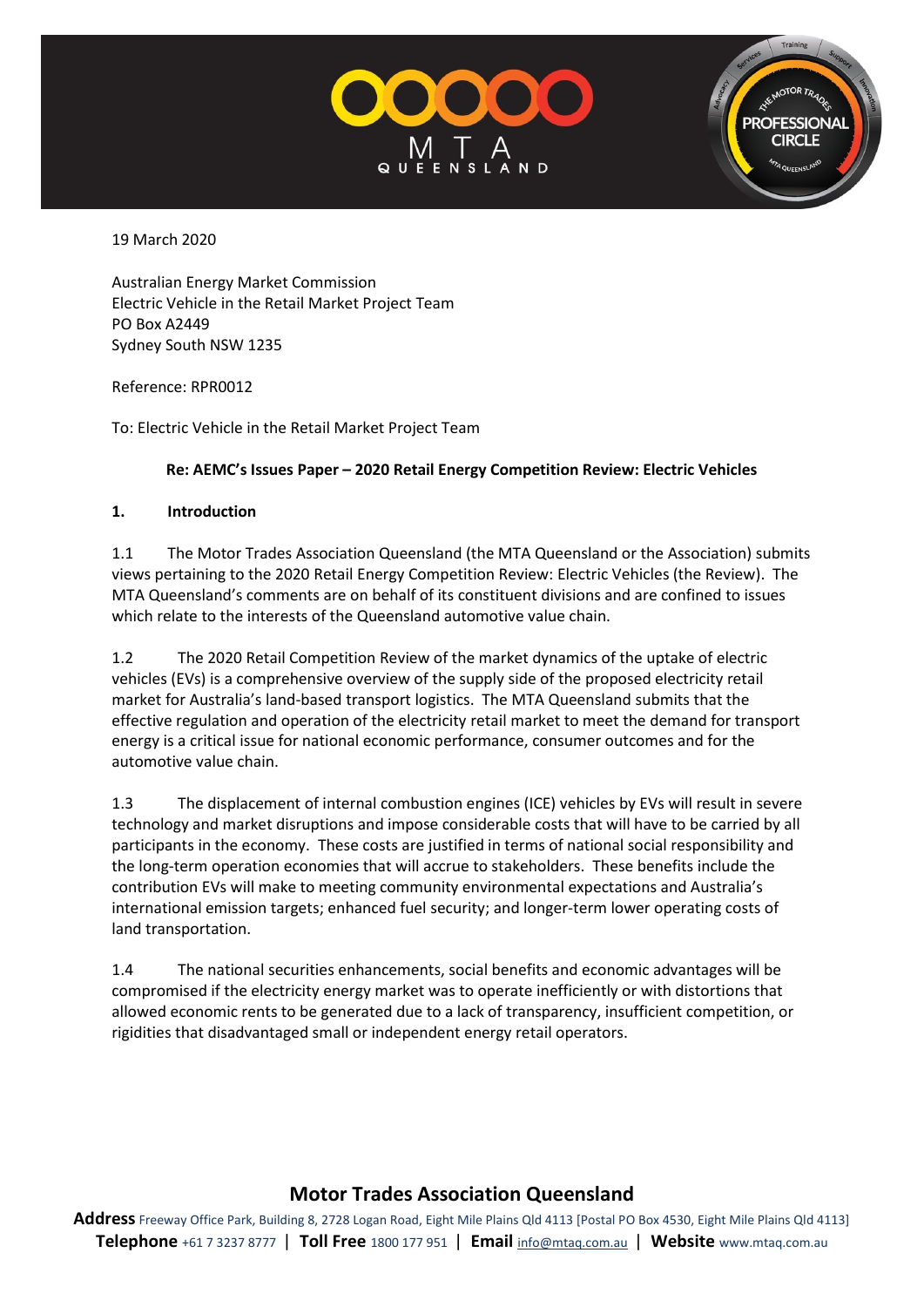1.5 In considering the social context the Association draws attention to the challenge that social equity will present in the provision of automotive electric energy supply to regional and remote communities. Australia's economic geography means that recharge stations will have business models based on breakeven points and economies of scale. Sub-optimal remote and regional locations will present supply and servicing challenges and will demand careful regulation to prevent local market distortions.

## **2. The Submission**

2.1 The majority of the Paper's focus is outside of the Association's sphere of activity, but we take the opportunity to comment in general on:

Question 1: Context

Are there any other contextual developments the Commission should consider in relation to EV uptake and use in Australia?

Question 2: Role of retailer What challenges and opportunities, given the current role of retailers in the NEM, are EVs likely to provide retailers?

## **3. Context**

3.1 The Association's interest in this Review derives from members with businesses in the automotive value chain including the franchised new car dealers; other discrete automotive technology and service providers; and the MTAiQ (Australia's first Automotive Innovation Hub) which includes start-ups such as Motion Concepts (eMC) – a Brisbane-based mobility solutions company focused on the needs of the first and last mile transportation of goods in cities. This business will become the exclusive importer, distributor and service agent for two vehicle models CT-KARGO and CT-KUBE, which are fully electric, three-wheel mopeds; and ACE-EV Group which is a new Australian business assembling a range of electric vehicles. The first fleet (delivery van) was assembled in the MTA Institute's workshop.

3.2 A strategic responsibility of the MTA Queensland is to inform members and stakeholders on current and future technological and mobility transformations that would impact the automotive value chain and the economy. Since March 2017, the MTA Queensland has undertaken a series of *Caramageddon* symposia for this purpose. The intention is for a fourth in the *Caramageddon* series, focusing on all aspects of innovation linked to the automotive and mobility industries. A feature will be the exposition of hydrogen and electric vehicles including the latest from leading manufacturers and last mile mobility concepts.

3.3 For the past two years the Association has worked with the Queensland's Department of Transport on the Cooperative and Automated Vehicle Initiative (CAVI). The goal of CAVI is to test cooperative and automated vehicle technologies that make roads safer by contributing towards zero road deaths and serious injuries on the state's roads. It lays the technical foundations for the next generation of smart transport infrastructure and has four components[: Cooperative Intelligent](https://www.qld.gov.au/transport/projects/cavi/cavi-components)  [Transport Systems Pilot](https://www.qld.gov.au/transport/projects/cavi/cavi-components)—the largest on-road testing trial in Australia of cooperative vehicles and infrastructure; [Cooperative and Highly Automated Driving Pilot; Vulnerable road user pilot;](https://www.qld.gov.au/transport/projects/cavi/cavi-components) and [Change management.](https://www.qld.gov.au/transport/projects/cavi/cavi-components)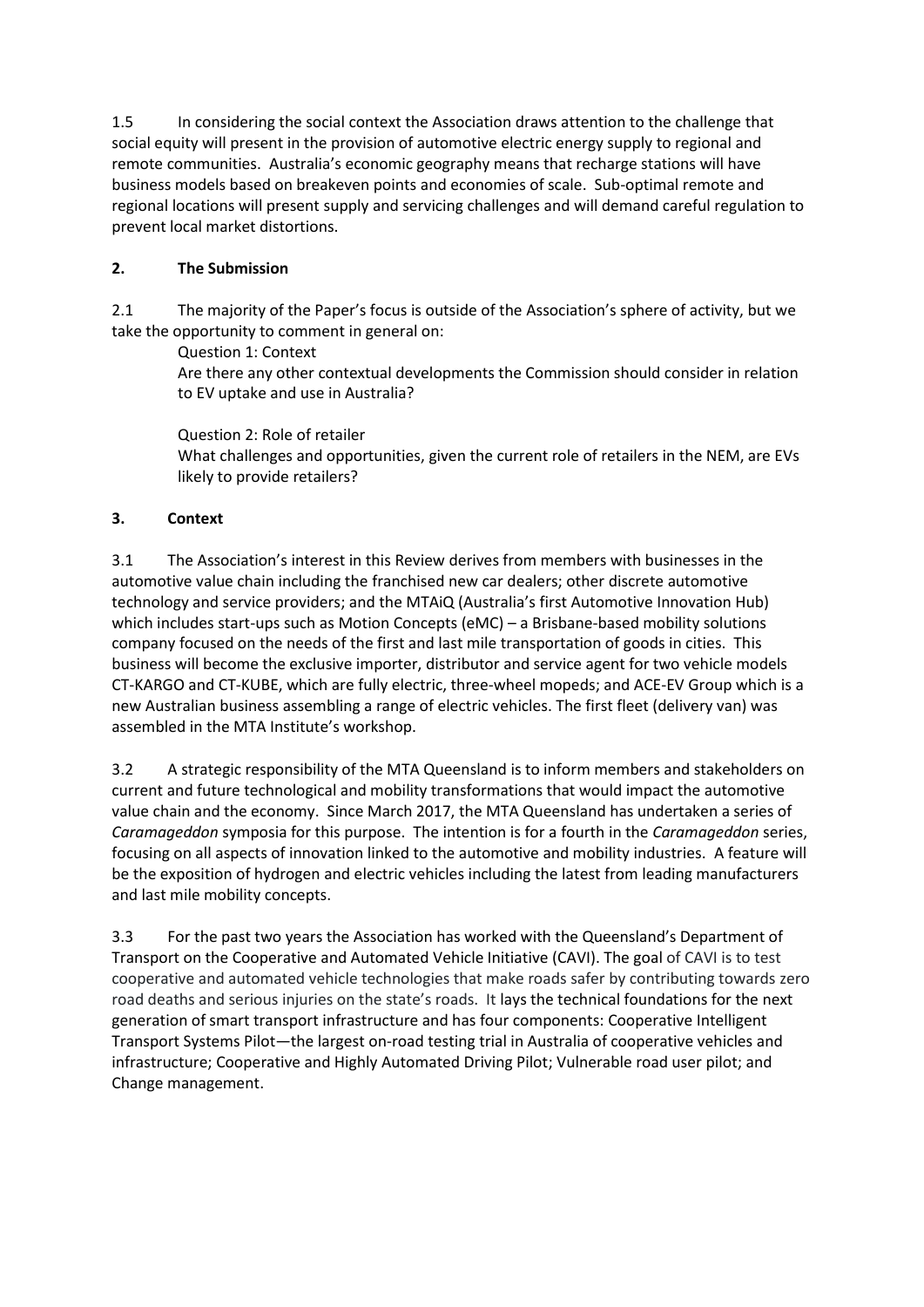3.4 The Association is a member of the Queensland Electric Vehicle Council and is working with the Council on initiatives that requires further research and scoping work. These include:

- electric vehicle experience programs, including test drives;
- support for electric bus trails with a focus on supporting local manufacturing and/or assembly; and
- support for the installation of public transport charging infrastructure.

### **4 Comments**

### **Contextual developments**

4.1 The electric powered vehicle revolution represents a unique opportunity for Australia to secure a next generation of economic advancement and deliver a broad range of benefits from restructuring and reforming logistics, technological and environmental infrastructures. There will be significant disruptions that will need to be managed by all governments to develop enabling statutory frameworks to facilitate and regulate the implementation and operation of electric powered vehicles.

4.2 The MTA Queensland considers that it is imperative that Australia's jurisdictions work together to provide a harmonised statutory framework for electric and autonomous vehicles. This view is based on our participation in Commonwealth Government agency consultations pertaining to the transition from ICE vehicles to EVs and responses to various Regulation Impact Statements. Government has undertaken a significant body of work on the future policies and regulations to support the implementation of electric and autonomous transport vehicles.

4.3 Initiatives on which Federal, state and territory Governments should work together include:

- fiscal reform to replace petroleum excise duties and state fuel revenue taxation and preparation for EV state registration fees and third-party insurance premiums
- prioritising EVs for fleet replacements
- harmonisation of charges and regulatory requirements
- harmonisation of road rules
- harmonisation of specifications for recharging plugs in the same way that fuel nozzles are standard in Australia

#### **Role of Retailer**

4.4 The automotive value chain and consumers alike have a vested interest in the role of electricity retailers as, similar to fuel retailers, they are the 'final segment' in the supply chain or the 'payment point' for the product purchased. The Association is wary of the future role of electricity retailers and their pricing regime as the automotive sector transitions from ICEs to battery powered charged by electricity. Electricity retailers, similar to fuel retailers have limited competition and in rural and remote geographical areas are in a monopoly position being the single retailer of electricity.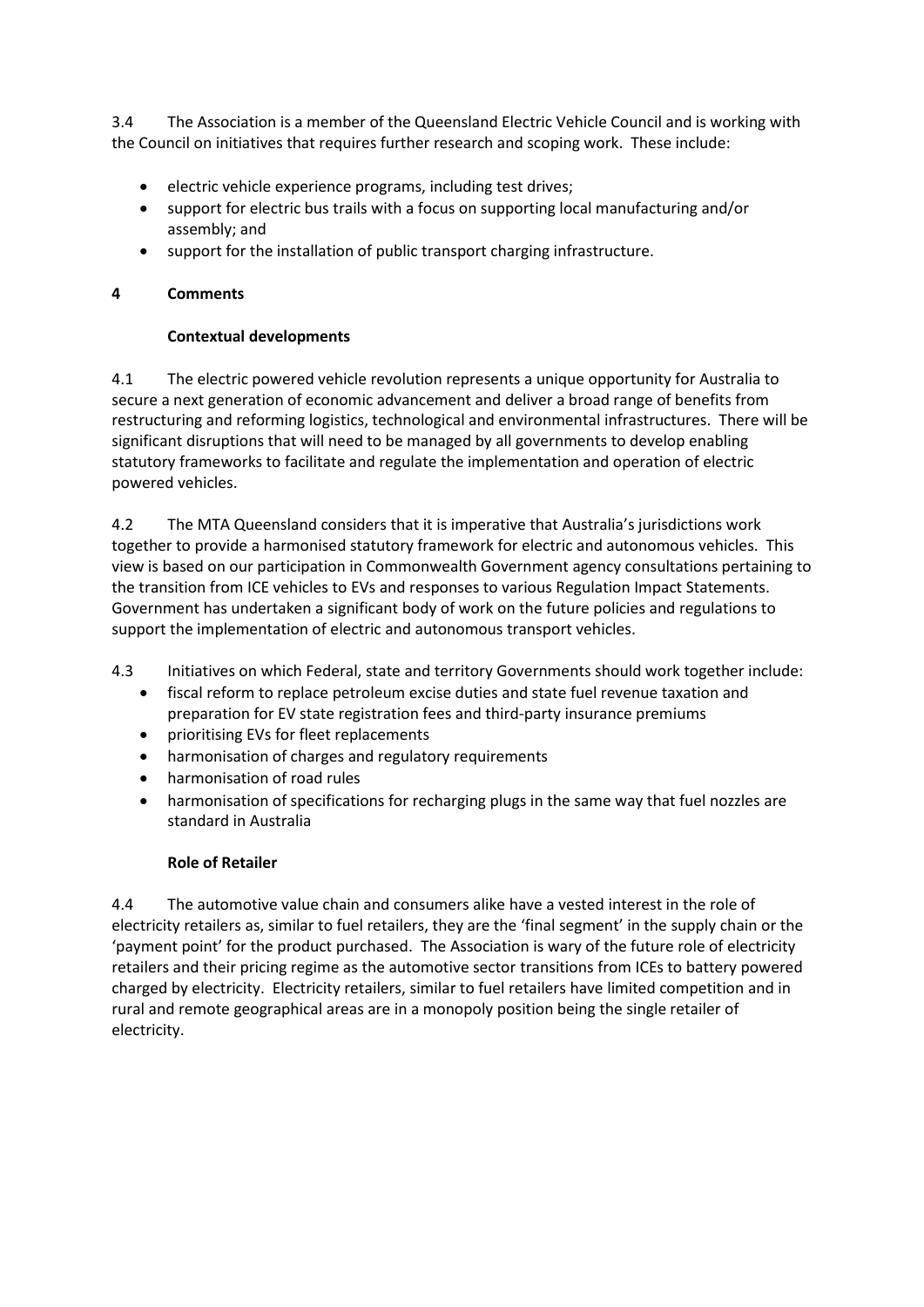4.5 The Australian Competition and Commission's (ACCC) quarterly reports on the Australian petroleum market consistently state that 'retail prices in Brisbane are generally the highest among the five largest cities.' The ACCC in its report on the Brisbane petrol market pointed to 'a lack of competition' causing Brisbane motorists to pay more for petrol compared to the southern capitals. The ACCC Chairman Rod Sims said: 'the ACCC's report confirms Brisbane drivers' suspicions that they are paying too much for petrol, and that some local fuel retailers are enjoying high profit margins at their expense.' The Association recognises and is aware as stated in many ACCC reports 'high prices and margins do not necessarily indicate a breach of the Competition and Consumer Act 2010. Without anti-competitive agreements or misuse of market power, 'profiteering' or 'price gouging' is not illegal'.

4.6 The Association recognises the role of National Energy Customer Framework regulatory is to ensure 'consumers have a right to access energy (as an essential service) on fair and reasonable terms' which compliments the Australian Consumer Law. Offsetting this is ACCC's Chairman Rod Sims' comments on the release of the Retail Electricity Pricing Inquiry preliminary report (October 2017)

> The ACCC has heard many examples of the difficulties that consumers and small businesses face in engaging with the retail electricity market and the particular difficulties faced by vulnerable consumers.

> "Consumers and businesses are faced with a multitude of complex offers that cannot be compared easily. There is little awareness of the tools available to help consumers make informed choices or seek assistance if they are struggling to pay their electricity bills," Mr Sims said.

"Many of these issues arise from unnecessarily complex and confusing behaviour by electricity retailers, and in some cases, this appears to be designed to circumvent existing regulation."

"There is much ill-informed commentary about the drivers of Australia's electricity affordability problem. The ACCC believes you cannot address the problem unless you have a clear idea about what caused it."

4.7 Anecdotal information from members is that electricity retail contracts (financial transaction) are complex. It is noted that the ACCC's quarterly reports emerging from the Inquiry into the National Energy Market refers to 'on-going work to resolve complex issues.' Increased regulatory control and competition in the electricity retail market is necessary to ensure confidence and transparency in the transition to electric powered motor vehicles but does not ameliorate the Association's wariness that due to limited competition the behaviour of the electricity retailers would be similar to fuel retailers. The ACCC chairman Rod Sims word: 'many consumers appear convinced that petrol prices are a rip off' ring loud. It would be disappointing in the extreme if that was the view of electricity retailers in twenty years' time.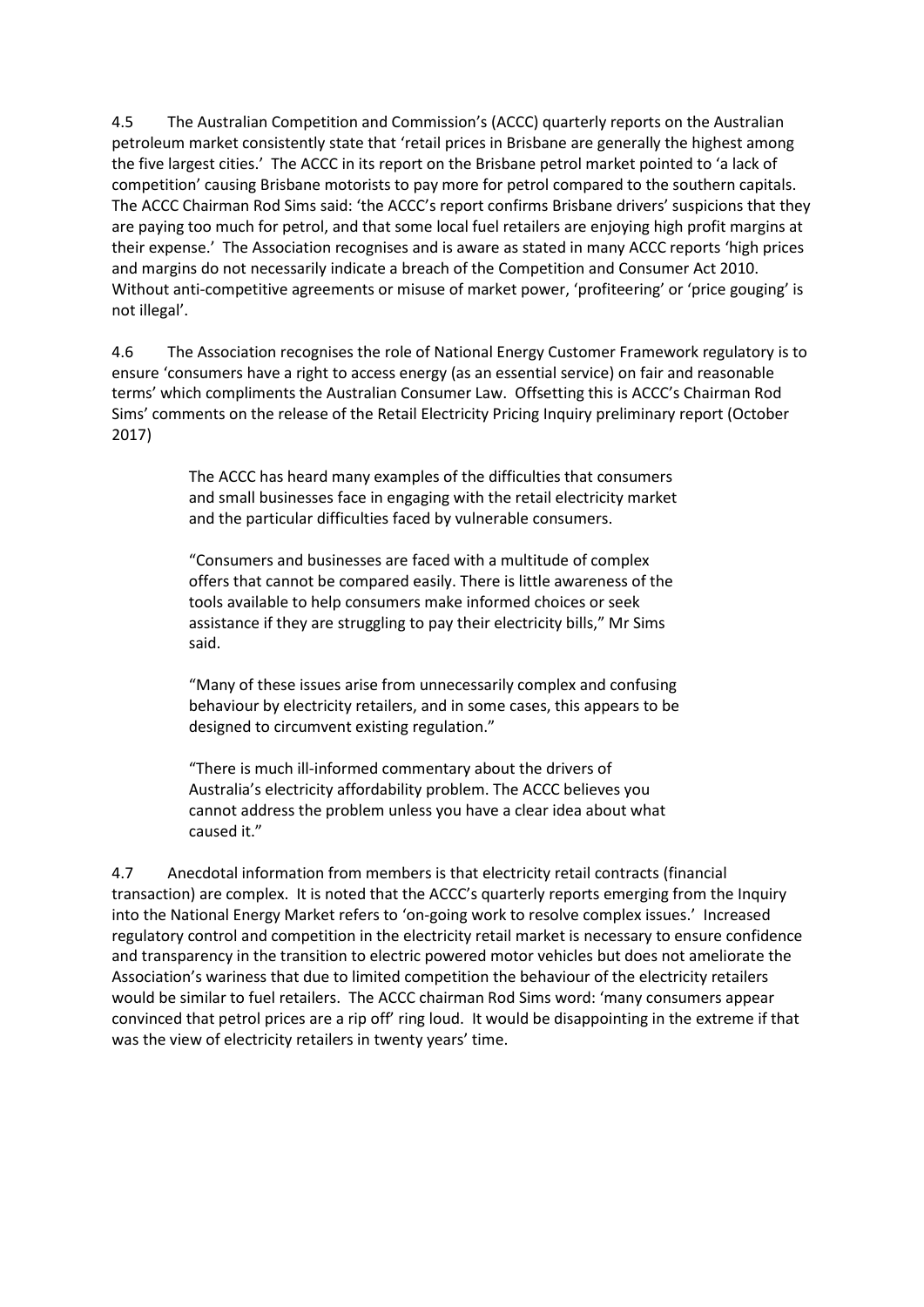4.8 Electricity irrespective of its end use is a commodity with the distinguishing features being specification and price. In the current industrial and domestic markets retailers convert this commodity into a product by transforming it into a financial transaction which allows them to impose product differentiation on what is essentially a commodity. This allows for price differentiation, and unless carefully regulated market, distortions and imposes unfair costs on consumers.

4.9 Association notes from the Review, the present electricity retailing majors are likely to be the principal suppliers to the EV energy market. This means that the practice in the existing electricity market of retailing financial contractions rather than electricity as a commodity will be extended to the transport market. The MTA Queensland submits in these circumstances careful regulation will be needed to ensure that competition is maintained to prevent market distortion and a generation of economic rents.

# **5. Cooperation**

5.1 The electricity energy supply value chain, will benefit considerably from the transition to electricity energy to power land transport in Australia. As such, it appears appropriate for close cooperation to develop between the electricity supply value chain and the automotive value chain. In particular the rate of uptake of EVs would depend on a number of factors in addition to the management of 'range anxiety' mentioned in the Review; such as electric energy security and the whole of life EV costs - especially estimated energy costs of EVs. It appears that there would be mutual benefits in a transparent exchange of cost information between participants of respective value chains as assurances of supply and operating costs forecasts are likely to increase the rate of uptake of EVs.

# **6 Background**

6.1 The MTA Queensland is the peak organisation in the State representing the specific interests of businesses in the retail, repair and service sector of Queensland's automotive industry located in the State. There are some 15,500 automotive value chain businesses employing approximately 88,500 persons generating in excess of \$20 billion annually. It is an industrial association of employers incorporated pursuant to the *Fair Work Act* 2009. The Association represents and promotes issues of relevance to the automotive industries to all levels of Government and within Queensland's economic structure.

6.2 Australia's first automotive hub, the MTA*I*Q, has been established in specially prepared space at the corporate office. The hub is an eco-system that supports innovation for the automotive industry.